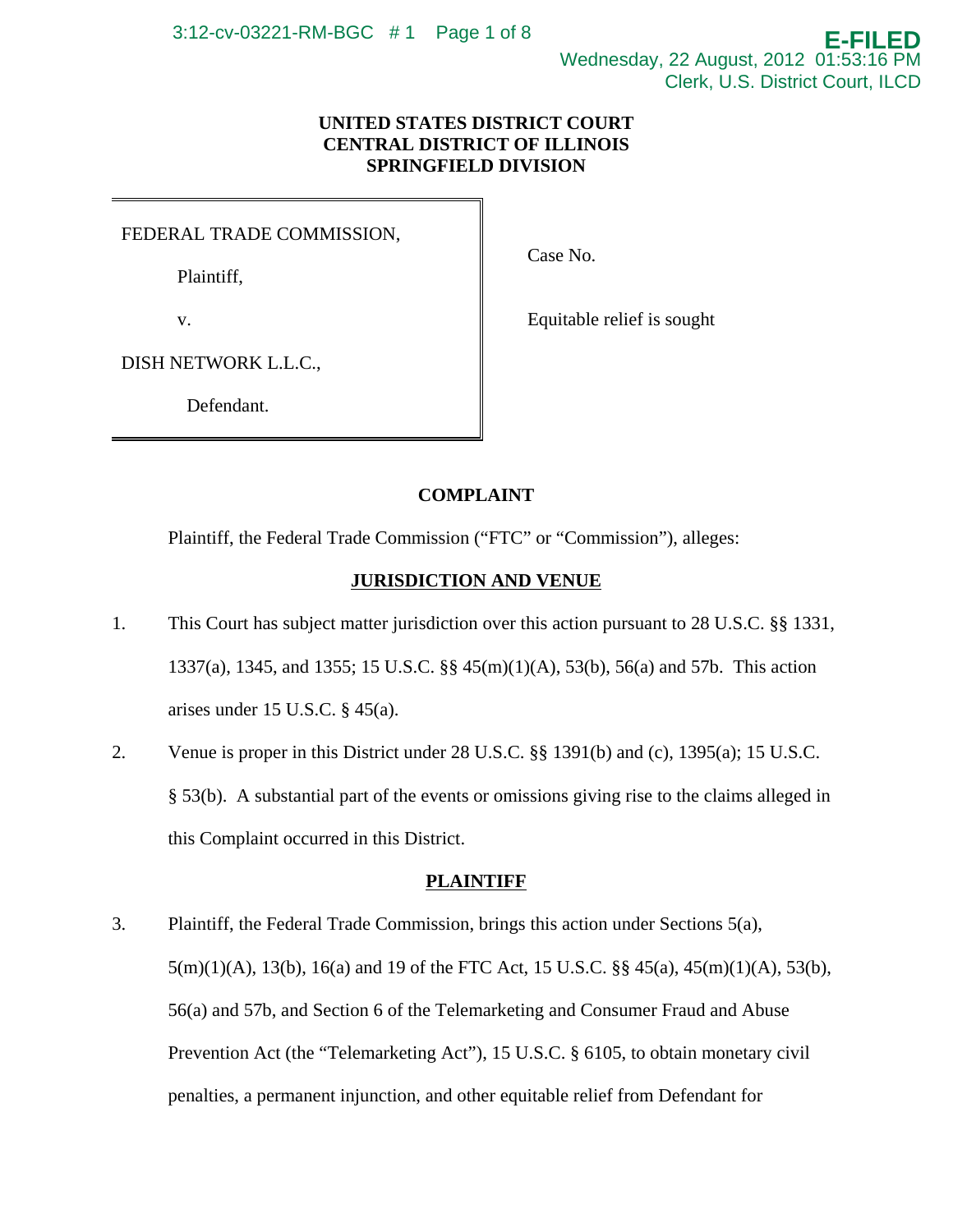violations of Section 5(a) of the FTC Act, 15 U.S.C. § 45(a), and the FTC's Telemarketing Sales Rule (the "TSR" or "Rule"), 16 C.F.R. Part 310, as amended by 68 Fed. Reg. 4580, 4669 (January 29, 2003).

#### **DEFENDANT**

4. DISH Network L.L.C. ("DISH Network") is a Colorado company with its principal place of business at 9601 S. Meridian Blvd., Englewood, Colorado 80112. DISH Network transacts business in the Central District of Illinois.

### **THE TELEMARKETING SALES RULE**

- 5. Congress directed the FTC to prescribe rules prohibiting abusive and deceptive telemarketing acts or practices pursuant to the Telemarketing Act, 15 U.S.C. §§ 6101- 6108, in 1994. On August 16, 1995, the FTC adopted the Telemarketing Sales Rule (the "Original TSR"), 16 C.F.R. Part 310, which became effective on December 31, 1995. On January 29, 2003, the FTC amended the TSR by issuing a Statement of Basis and Purpose ("SBP") and the final amended TSR (the "Amended TSR"). 68 Fed. Reg. 4580, 4669.
- 6. A "seller" is any person who, in connection with a telemarketing transaction, provides, offers to provide, or arranges for others to provide goods or services to the customer in exchange for consideration. 16 C.F.R.  $\S 310.2(z)$ .
- 7. A "telemarketer" is any person who, in connection with telemarketing, initiates or receives telephone calls to or from a customer or donor. 16 C.F.R. § 310.2(bb).
- 8. Since December 31, 1995, sellers and telemarketers have been prohibited from initiating an outbound telephone call to any person who previously has stated that he or she does not wish to receive an outbound telephone call made by or on behalf of the seller whose goods or services are being offered.  $16$  C.F.R. § 310.4(b)(1)(iii)(A).

2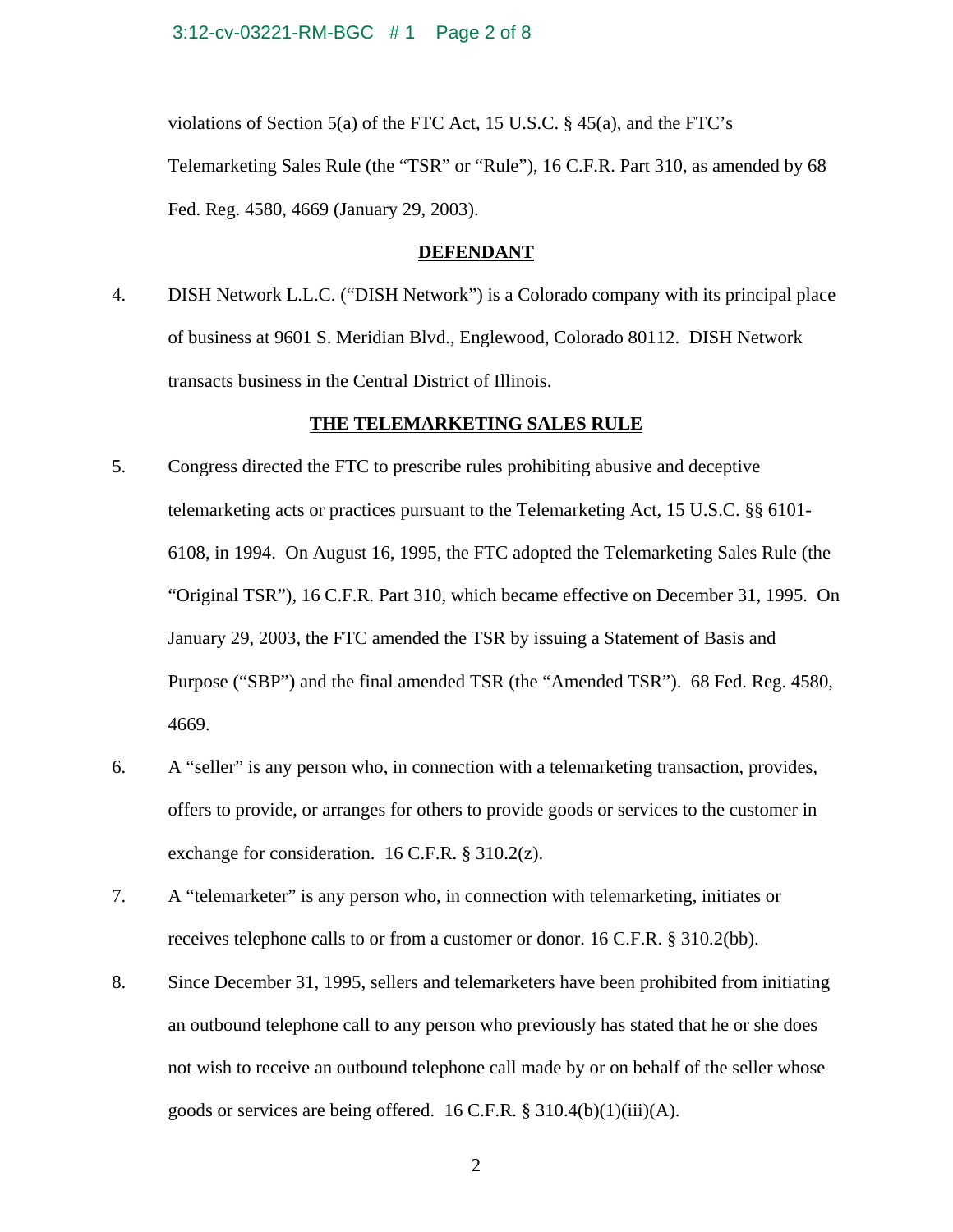- 9. The words "on behalf of" in 16 C.F.R.  $\S 310.4(b)(1)(iii)(A)$  mean in the interest of, as a representative of, or for the benefit of.
- 10. Pursuant to Section 3(c) of the Telemarketing Act, 15 U.S.C. § 6102(c), and Section 18(d)(3) of the FTC Act, 15 U.S.C. § 57a(d)(3), a violation of the Amended TSR constitutes an unfair or deceptive act or practice in or affecting commerce, in violation of Section 5(a) of the FTC Act, 15 U.S.C.  $\S$  45(a).
- 11. Defendant DISH Network is a "seller" and a "telemarketer" engaged in "telemarketing," as defined by the Amended TSR, 16 C.F.R. § 310.2. Defendant DISH Network is a seller, for example, since it provides satellite television programming to consumers. Defendant DISH Network is also a telemarketer, for example, since its employees or call centers initiate or receive telephone calls to or from a consumer.

#### **DEFENDANT'S BUSINESS PRACTICES**

- 12. Defendant DISH Network sells DISH Network satellite television programming to consumers throughout the United States.
- 13. Defendant DISH Network markets its programming through a variety of methods, including telemarketing.
- 14. Defendant DISH Network engages in telemarketing directly to consumers. DISH Network also hires one or more telemarketers to engage in telemarketing.
- 15. Defendant DISH Network also markets its programming through a network of authorized dealers who engage in telemarketing. These authorized dealers are telemarketers.
- 16. Authorized dealers make outbound telephone calls in the interest of, as a representative of, or for the benefit of DISH Network.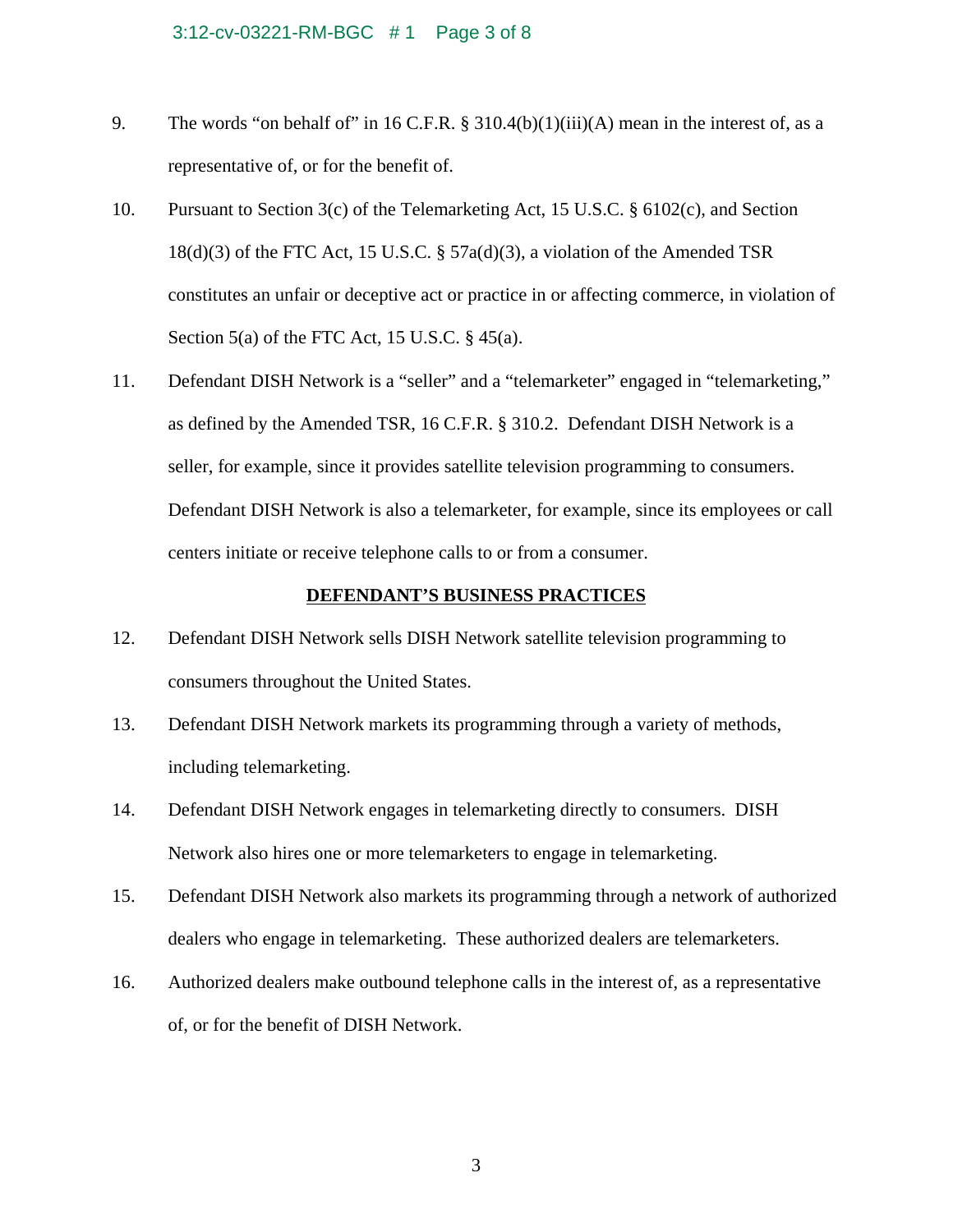- 17. Defendant DISH Network authorizes the authorized dealers to market, promote and solicit orders for DISH Network or DISH Network programming, and to use the DISH Network or DISH Network trademark or trade name.
- 18. DISH Network grants some authorized dealers the right and ability to conduct business through DISH Network's Order Entry System.
- 19. DISH Network provides installers or installation services to consumers who were solicited by some authorized dealers.
- 20. Defendant DISH Network maintains sole discretion to set the price for the programming offered to consumers; maintains sole discretion to determine the type of programming offered to consumers; and maintains sole discretion to determine which proposed orders solicited by the authorized dealers will be accepted.
- 21. Defendant DISH Network, directly or indirectly, pays commissions or other financial incentives to the authorized dealers for marketing, promoting or soliciting orders.
- 22. Defendant DISH Network has the right to terminate the authorized dealers.
- 23. DISH Network's authorized dealers hold themselves out as marketing DISH Network programming.
- 24. DISH Network obtains customers and receives revenue as a result of authorized dealers' outbound telephone calls to consumers.
- 25. Persons have stated to DISH Network or authorized dealers that they do not wish to receive calls for DISH Network programming, goods or services.
- 26. Defendant DISH Network and some of its authorized dealers maintain or cause to be maintained lists of phone numbers of persons who have stated that they do not wish to receive an outbound telephone call made by or on behalf of DISH Network.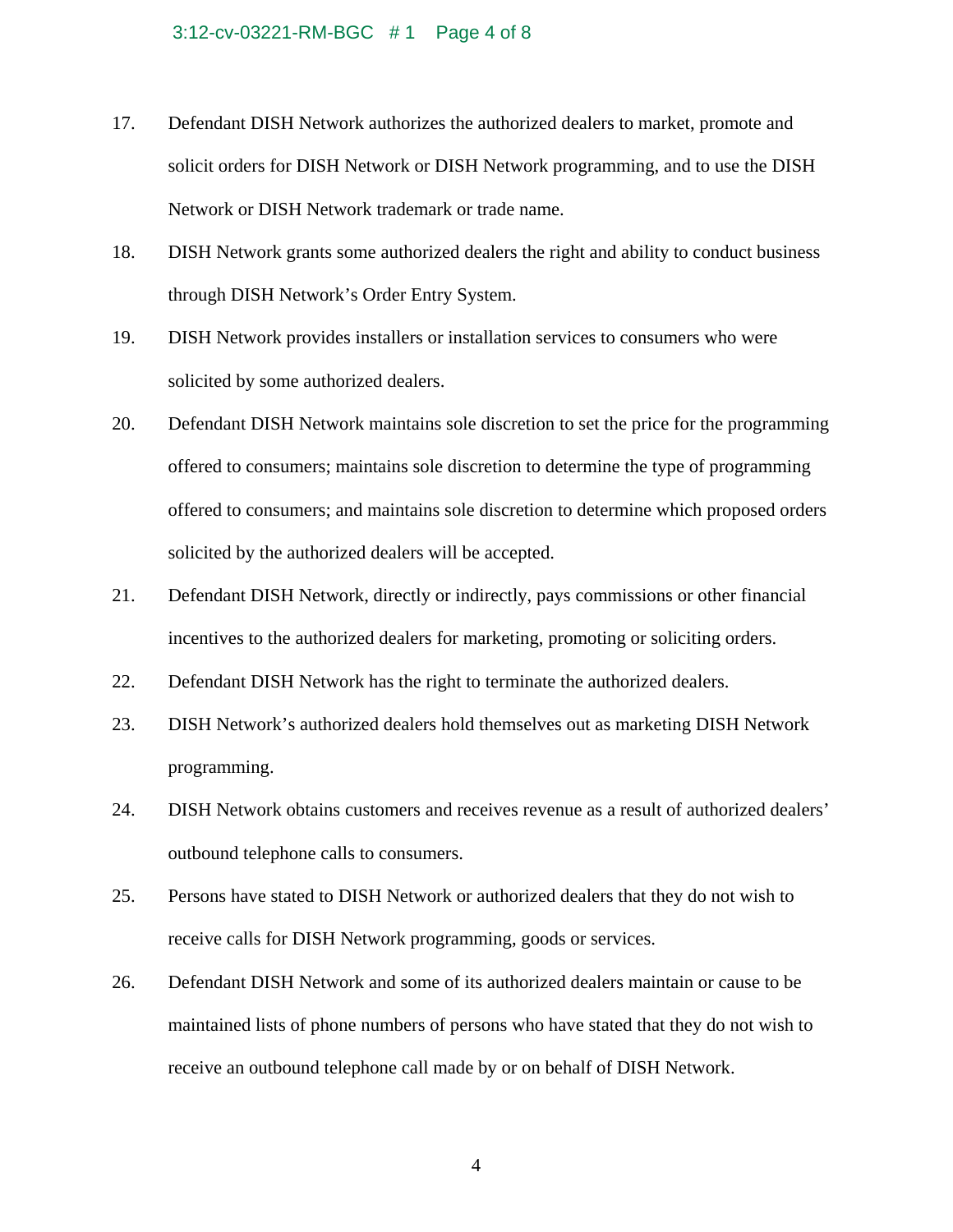#### 3:12-cv-03221-RM-BGC # 1 Page 5 of 8

- 27. DISH has or had in its possession a list or lists of phone numbers compiled by itself and some of its authorized dealers of phone numbers of persons who stated to DISH or its authorized dealers that they did not wish to receive an outbound telephone call made by or on behalf of DISH Network.
- 28. Since on or about September 1, 2007, in connection with telemarketing, DISH Network has engaged in initiating millions of outbound telephone calls to phone numbers of persons who have previously stated that they do not wish to receive an outbound telephone call made by or on behalf of DISH Network.
- 29. Since on or about September 1, 2007, in connection with telemarketing, DISH Network has caused one or more telemarketers to engage in initiating millions of outbound telephone calls to phone numbers of persons who have previously stated that they do not wish to receive an outbound telephone call made by or on behalf of DISH Network.
- 30. DISH Network, or one or more telemarketers of DISH Network goods or services, has called consumers in the Central District of Illinois, as well as other parts of the United States even when consumers have stated they did not wish to receive an outbound call made by or on behalf of DISH Network programming.
- 31. At all times relevant to this complaint, Defendant DISH Network has maintained a substantial course of trade or business in the offering for sale and sale of goods or services via the telephone in or affecting commerce as "commerce" is defined in Section 4 of the FTC Act, 15 U.S.C. § 44.
- 32. Defendant DISH Network has engaged in telemarketing by a plan, program or campaign conducted to induce the purchase of goods or services by use of one or more telephones and which involves more than one interstate call.

5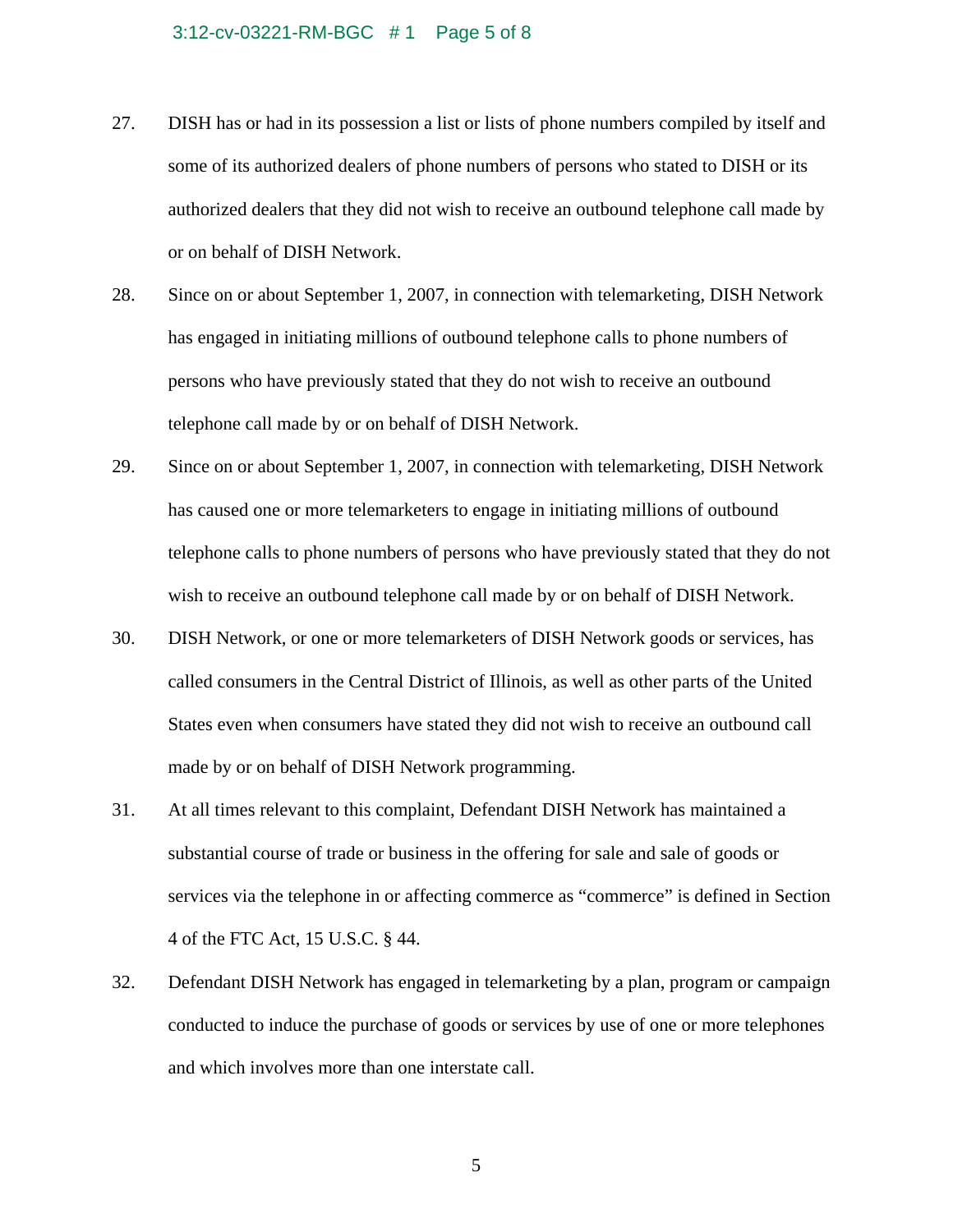### **VIOLATION OF THE TELEMARKETING SALES RULE**

## **Count I (Violating the Entity-Specific Do-Not-Call Rule)**

33. In numerous instances, in connection with telemarketing, DISH Network has engaged in or caused other telemarketers to engage in initiating an outbound telephone call to a person who has previously stated that he or she does not wish to receive such a call made by or on behalf of DISH Network, in violation of the TSR, 16 C.F.R.  $§ 310.4(b)(1)(iii)(A).$ 

### **CONSUMER INJURY**

34. Consumers in the United States have suffered and will suffer injury as a result of Defendant's violations of the TSR. Absent injunctive relief by this Court, Defendant is likely to continue to injure consumers, reap unjust enrichment, and harm the public interest.

## **THIS COURT'S POWER TO GRANT RELIEF**

- 35. Section 13(b) of the FTC Act, 15 U.S.C. § 53(b), empowers this Court to grant injunctive and other ancillary relief to prevent and remedy any violation of any provision of law enforced by the FTC.
- 36. Section 5(m)(1)(A) of the FTC Act, 15 U.S.C.  $\S$  45(m)(1)(A), as modified by Section 4 of the Federal Civil Penalties Inflation Adjustment Act of 1990, 28 U.S.C. § 2461, as amended, and as implemented by 16 C.F.R. § 1.98(d) (2008) and by 74 Fed. Reg. 857 (Jan. 9, 2009) (to be codified at 16 C.F.R. § 1.98(d)), authorizes this Court to award monetary civil penalties of up to \$11,000 for each violation of the TSR on or before February 9, 2009, and up to \$16,000 for each violation of the TSR after February 9,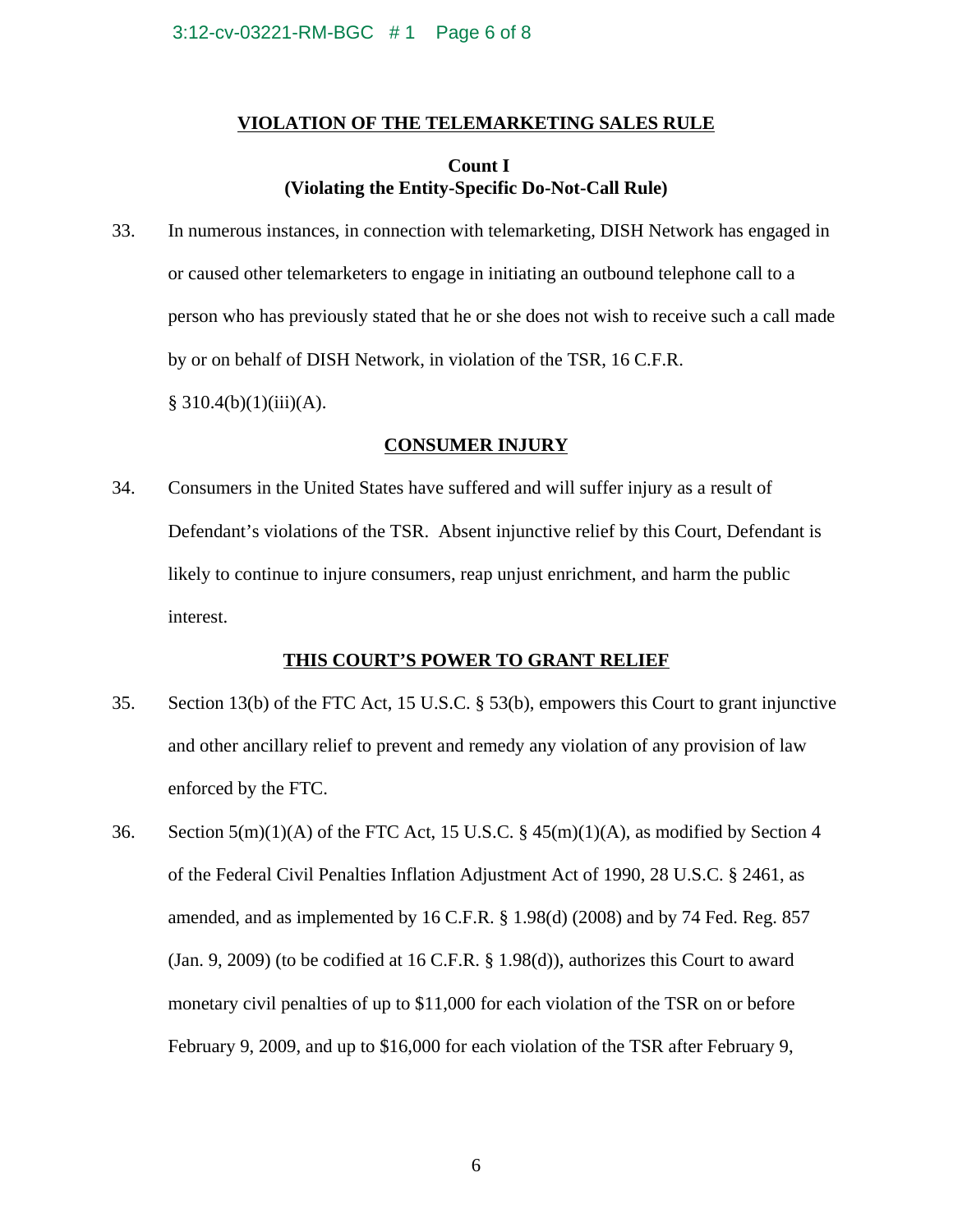2009. Defendant's violations of the TSR were committed with the knowledge required by Section  $5(m)(1)(A)$  of the FTC Act, 15 U.S.C. §  $45(m)(1)(A)$ .

37. This Court, in the exercise of its equitable jurisdiction, may award ancillary relief to remedy injury caused by Defendant's violations of the Rule and the FTC Act.

## **PRAYER FOR RELIEF**

WHEREFORE, Plaintiff requests that this Court, as authorized by Sections 5(a),

5(m)(1)(A), 13(b) and 19 of the FTC Act, 15 U.S.C. §§ 45(a), 45(m)(1)(A), 53(b) and 57b, and pursuant to its own equitable powers:

- 1. Enter judgment against Defendant and in favor of Plaintiff for each violation alleged in this complaint;
- 2. Award Plaintiff, the Federal Trade Commission, monetary civil penalties from Defendant for every violation of the TSR;
- 3. Enter a permanent injunction to prevent future violations of the TSR and the FTC Act by Defendant;
- 4. Order Defendant to pay the costs of this action; and